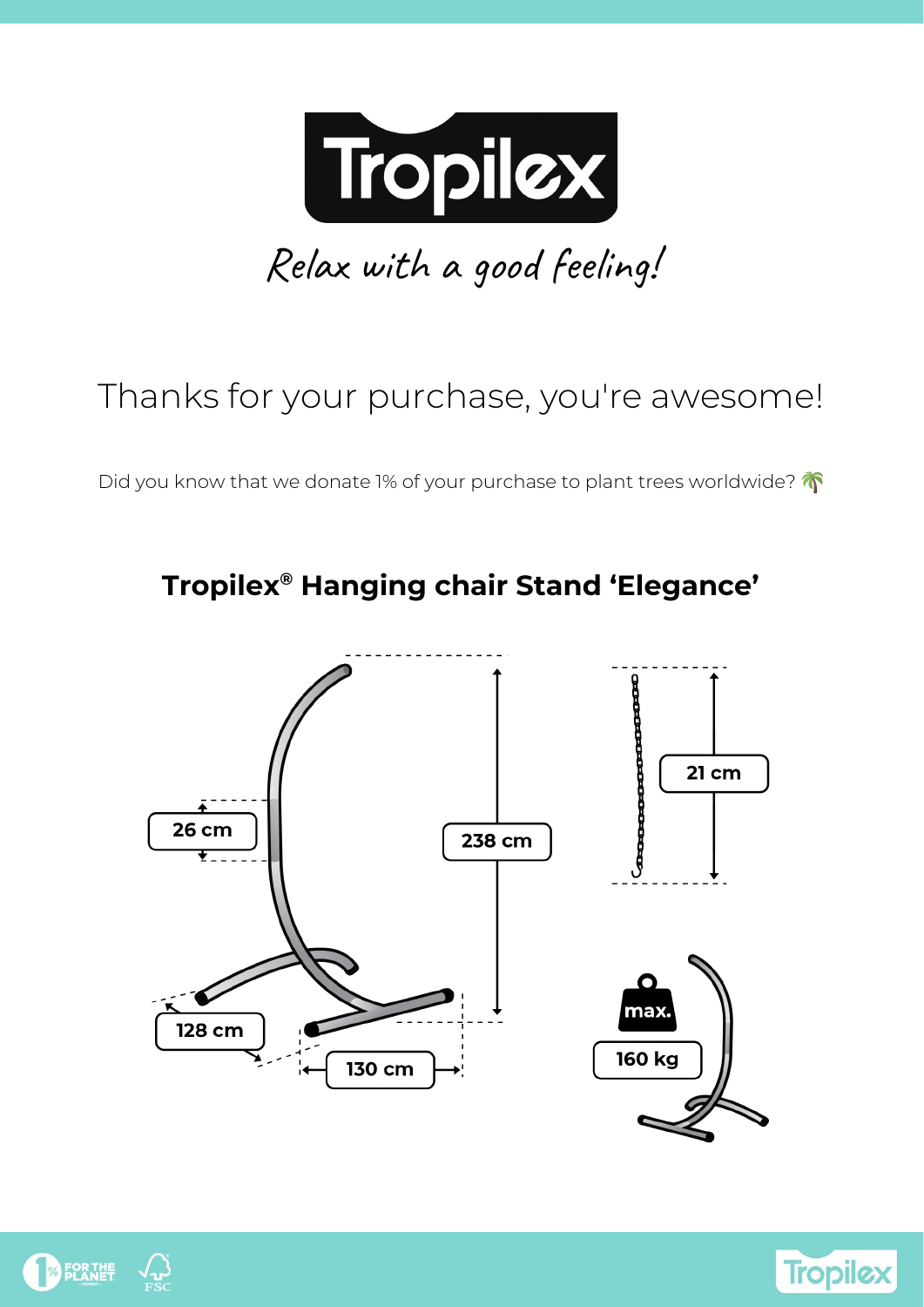# Assembly instructions

*Important note: Before tightening the bolts, make sure that the tubes are visually straight and all in line. Use the extra plastic washers to fill up any gaps before tightening the bolts to avoid twisting.*



**Tropilex** 

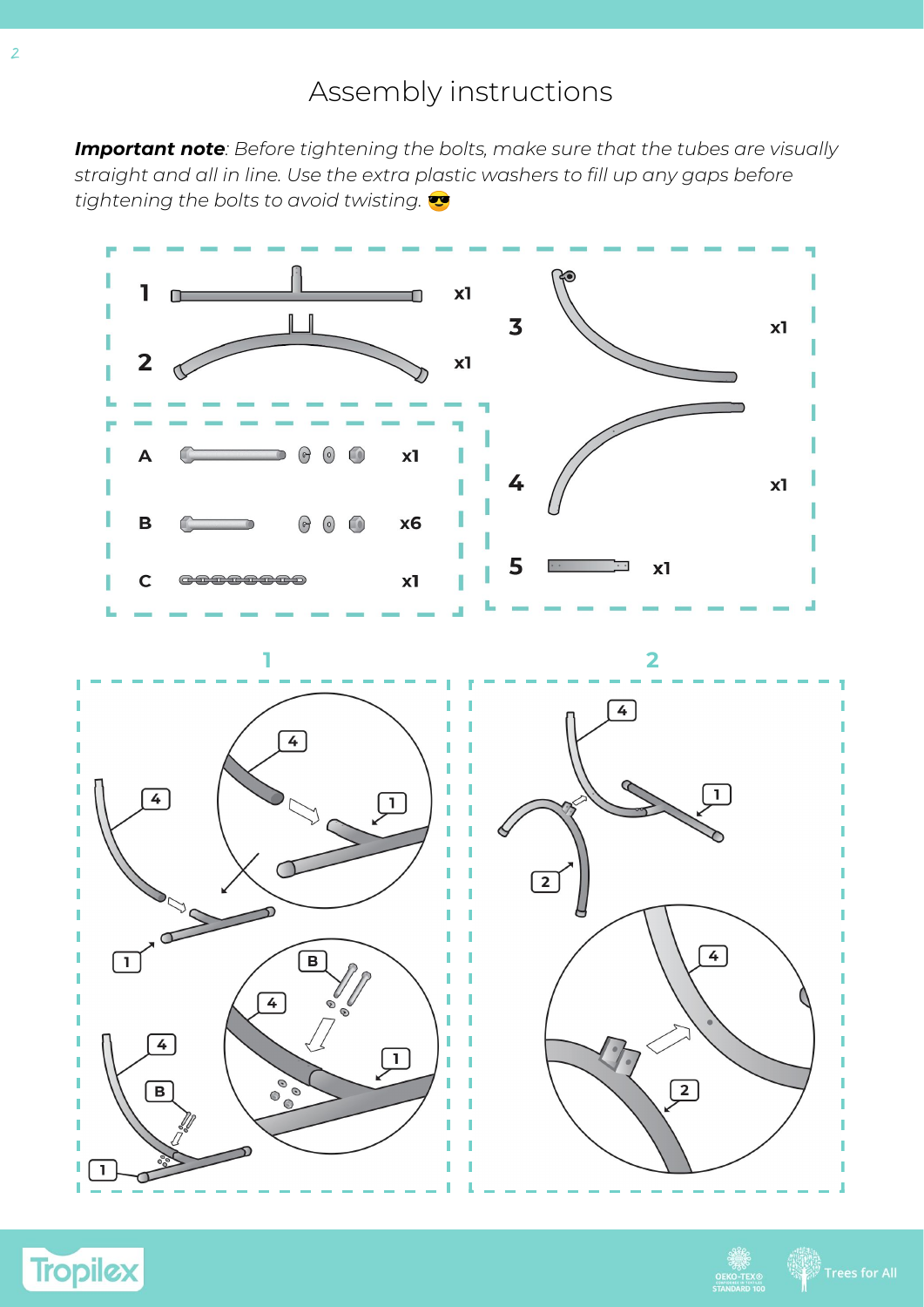



3